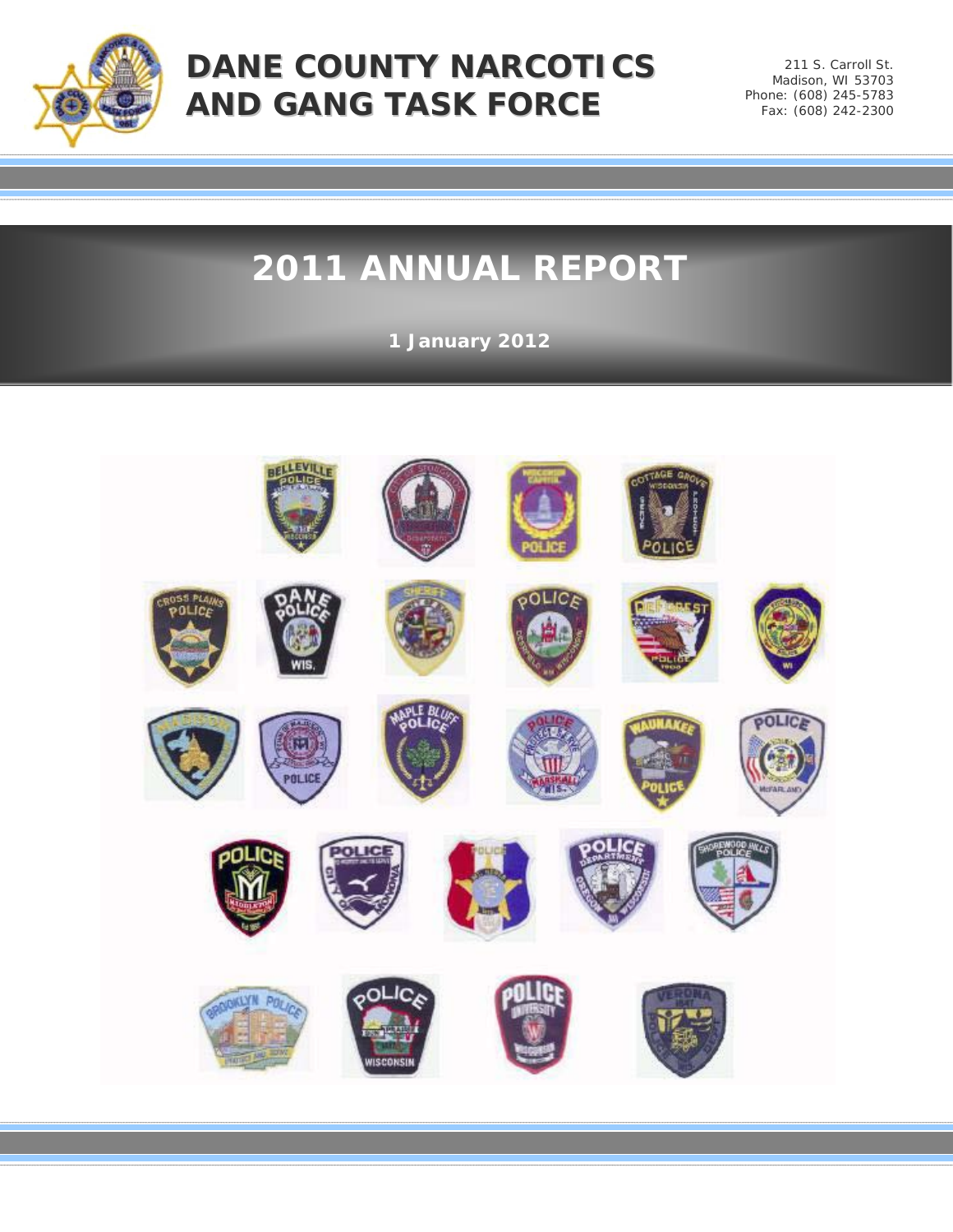## **2011 TOTALS**

#### Arrests

| <b>Calendar Year</b>                             | 2010 | 2011 |
|--------------------------------------------------|------|------|
| <b>Total Arrests</b>                             | 162  | 79   |
| <b>Total Charges</b>                             | 408  | 188  |
| <b>Average # of Charges</b><br><b>Per Arrest</b> | 2.52 | 2.38 |



Categories of Charges

State v/s Federal Drug Charges

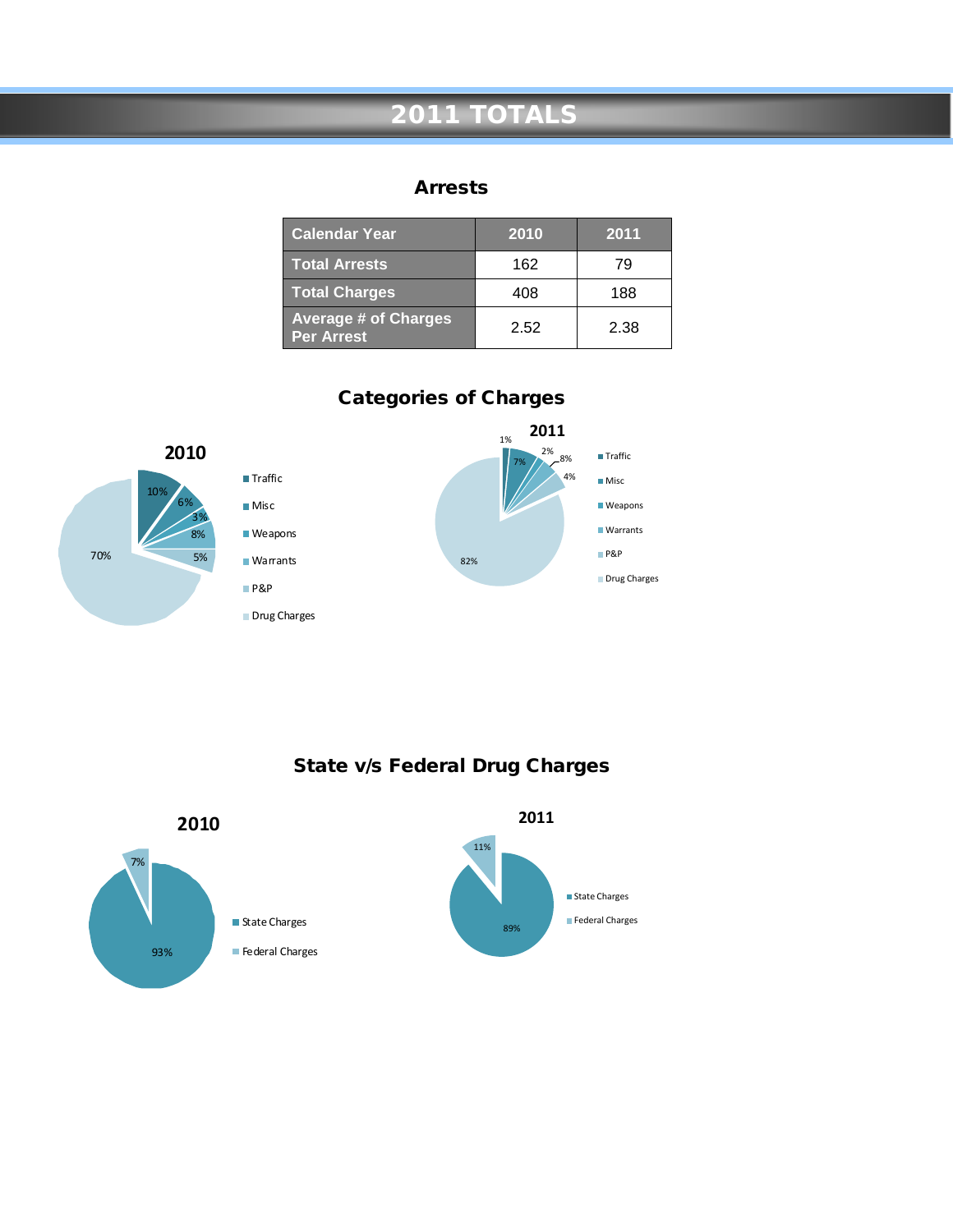| Federal Possession of Marijuana W/I to Deliver  1 |
|---------------------------------------------------|
|                                                   |
|                                                   |
|                                                   |
|                                                   |
|                                                   |
|                                                   |
|                                                   |
|                                                   |
|                                                   |
|                                                   |
|                                                   |
|                                                   |
|                                                   |

### **Items Seized**

## Value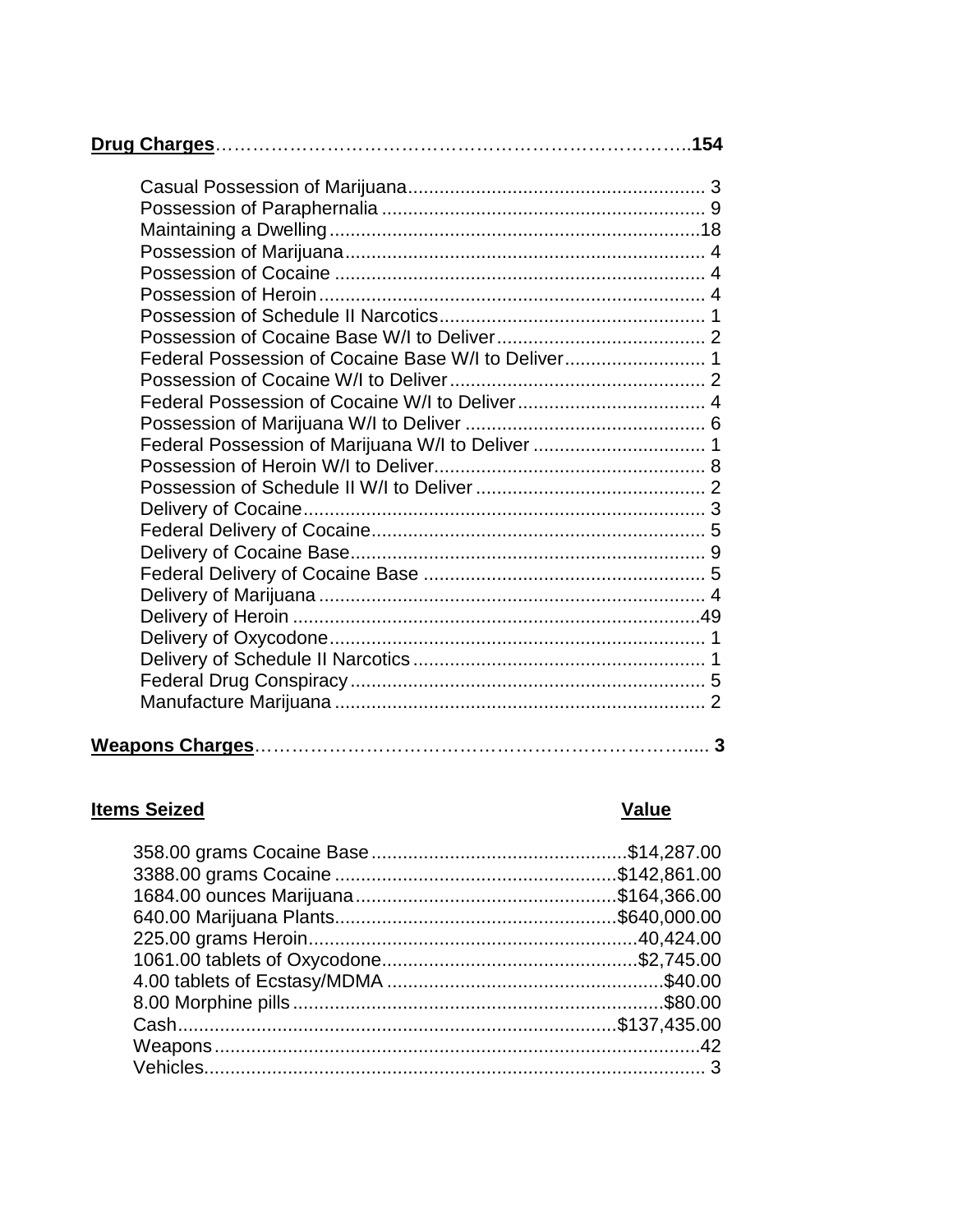#### **Drugs Purchased**

331.00 grams Cocaine Base 120.00 grams Cocaine 5.47 ounces Marijuana 183.00 grams Heroin 41.00 tablets Oxycodone 8.50 tablets Ecstasy/MDMA

| <b>Search Warrants30</b> |  |
|--------------------------|--|
| P & P Home Searches2     |  |
|                          |  |

#### **K-9 Searches - Drug Related**

| Vehicles……………………136 | Storage Lockers 6 |  |
|---------------------|-------------------|--|
| Residence  19       |                   |  |
| Hotel …………………………… 2 | Door Sniff15      |  |
| Ground Search 7     |                   |  |

| Storage Lockers 6    |  |
|----------------------|--|
| Package5             |  |
| Door Sniff……………………15 |  |

| Drug Trafficking Organizations Disruptions/Dismantled3 |  |
|--------------------------------------------------------|--|
|                                                        |  |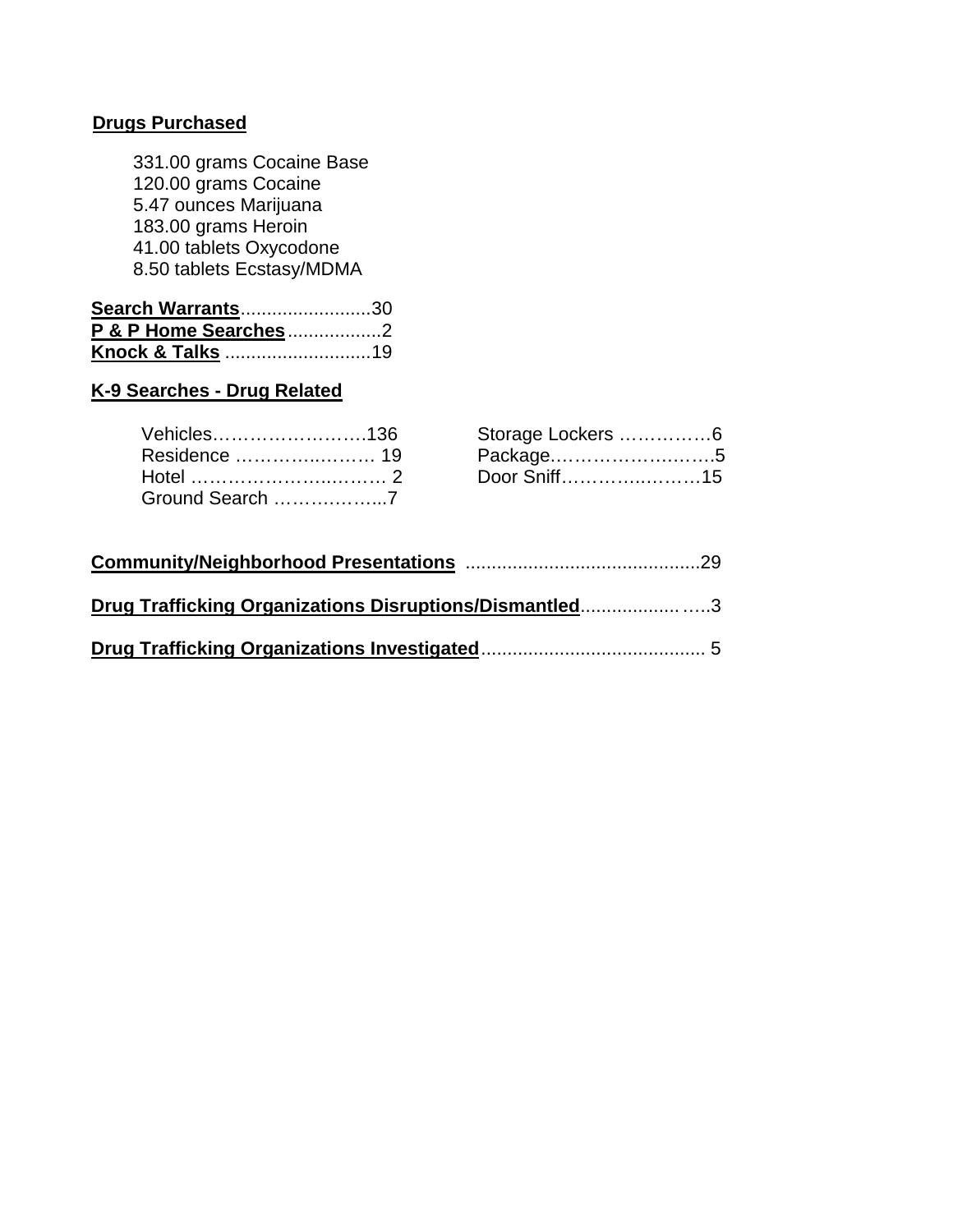#### **2011 ANNUAL REPORT**



**Drug Charges Broken Down By Type of Drug Involved**

**Drug Charges Broken Down by Type of Charge**

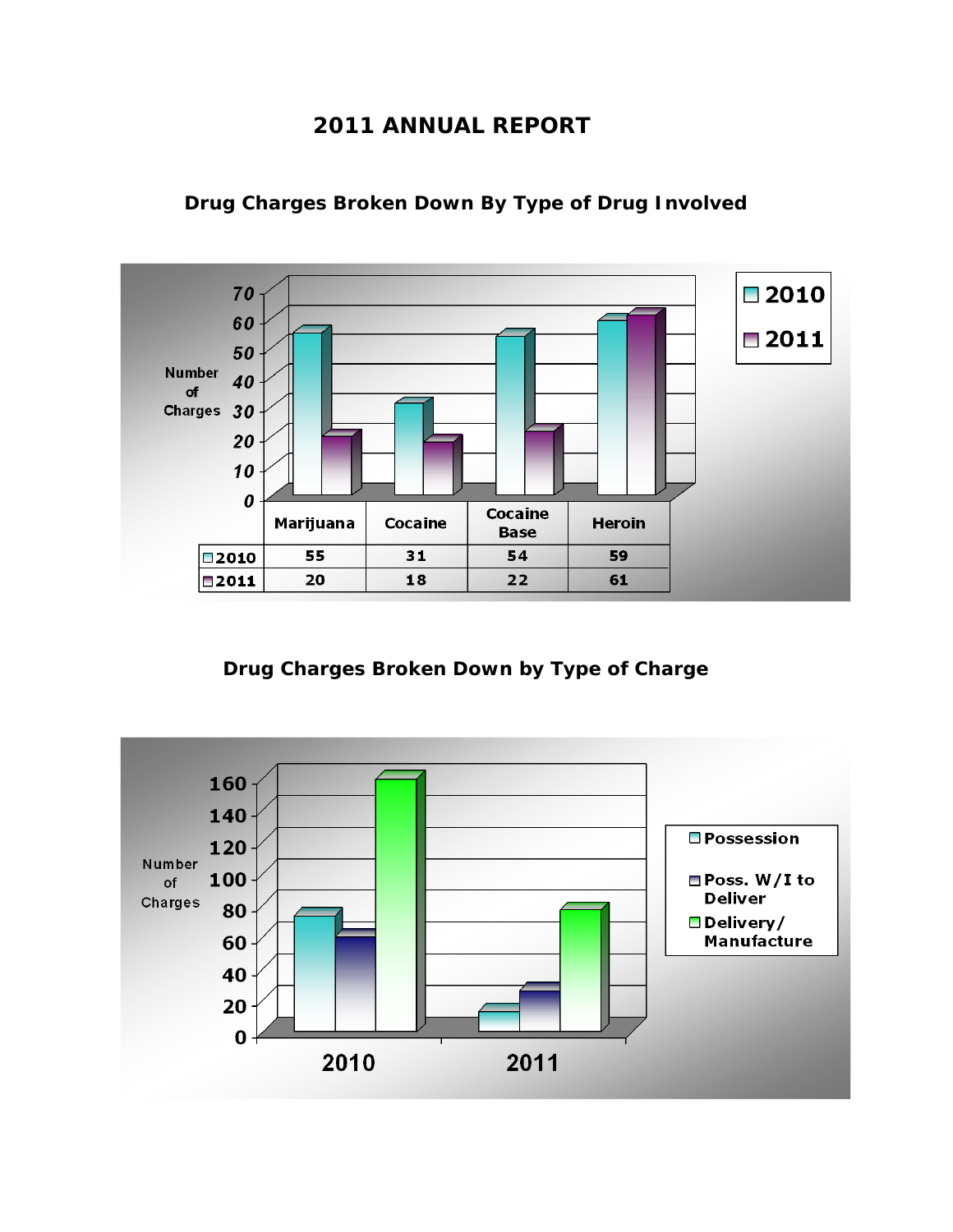### **Drug Seizures by Type of Drugs**